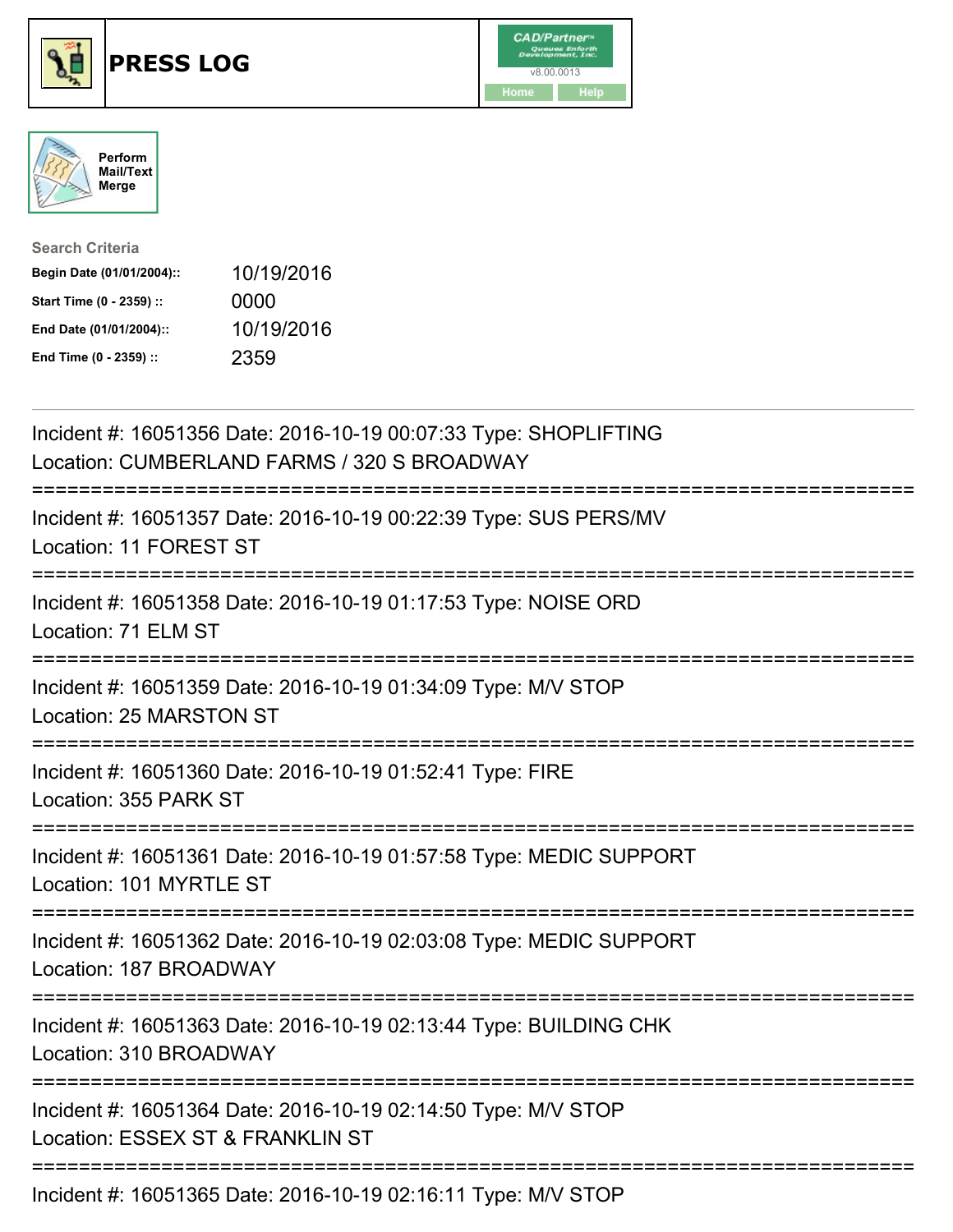Location: BROADWAY & DAISY ST =========================================================================== Incident #: 16051366 Date: 2016-10-19 02:39:59 Type: SUS PERS/MV Location: BIG N' BEEFY / 415 BROADWAY =========================================================================== Incident #: 16051367 Date: 2016-10-19 02:43:08 Type: BUILDING CHK Location: 317 BROADWAY =========================================================================== Incident #: 16051368 Date: 2016-10-19 02:44:42 Type: M/V STOP Location: PARK ST & WILLOW ST =========================================================================== Incident #: 16051369 Date: 2016-10-19 02:53:36 Type: B&E/PROG Location: 179 EXCHANGE ST =========================================================================== Incident #: 16051370 Date: 2016-10-19 02:56:20 Type: SUS PERS/MV Location: DAISY ST & HOLLY ST =========================================================================== Incident #: 16051371 Date: 2016-10-19 03:15:08 Type: M/V STOP Location: NORTH PARRISH & OSGOOD ST =========================================================================== Incident #: 16051372 Date: 2016-10-19 03:31:03 Type: ALARM/BURG Location: AUTO HAUS / 134 WEST ST =========================================================================== Incident #: 16051373 Date: 2016-10-19 03:39:12 Type: M/V STOP Location: SALEM ST AND OSGOOD ST =========================================================================== Incident #: 16051374 Date: 2016-10-19 03:43:28 Type: BUILDING CHK Location: CARNICERRIO MARKET / 88 JACKSON ST =========================================================================== Incident #: 16051375 Date: 2016-10-19 03:43:54 Type: LARCENY/PAST Location: 530 BROADWAY =========================================================================== Incident #: 16051376 Date: 2016-10-19 03:57:45 Type: BUILDING CHK Location: GOLDEN HOUSE / 129 S BROADWAY =========================================================================== Incident #: 16051377 Date: 2016-10-19 04:00:19 Type: BUILDING CHK Location: 610 ANDOVER ST =========================================================================== Incident #: 16051378 Date: 2016-10-19 04:06:05 Type: ASSSIT OTHER PD Location: 41 EUTAW ST ===========================================================================

Incident #: 16051379 Date: 2016-10-19 04:08:51 Type: ALARM/BURG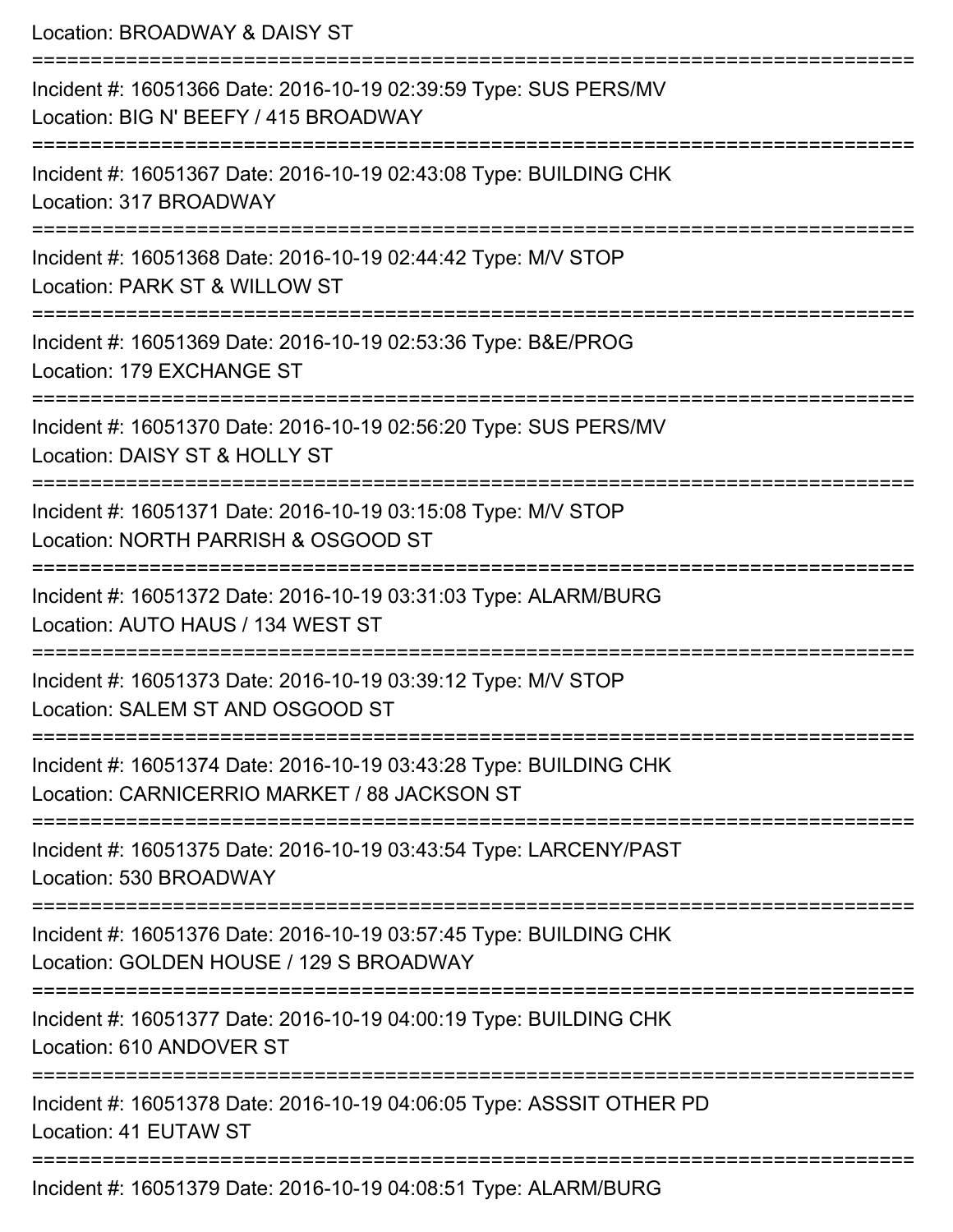| Incident #: 16051380 Date: 2016-10-19 04:22:56 Type: M/V STOP<br><b>Location: CENTRE ST</b>                        |
|--------------------------------------------------------------------------------------------------------------------|
| Incident #: 16051381 Date: 2016-10-19 04:42:21 Type: MV/BLOCKING<br>Location: FROSTY MUG / 275 MERRIMACK ST        |
| Incident #: 16051382 Date: 2016-10-19 04:44:11 Type: BUILDING CHK<br>Location: ARLINGTON SCHOOL / 150 ARLINGTON ST |
| Incident #: 16051383 Date: 2016-10-19 05:02:01 Type: SUS PERS/MV<br>Location: 116 EXETER ST                        |
| Incident #: 16051384 Date: 2016-10-19 05:43:32 Type: CRUISER MAINT<br>Location: LPD / 90 LOWELL ST                 |
| Incident #: 16051385 Date: 2016-10-19 06:07:33 Type: DEATH SUDDEN<br>Location: 12 CORNISH ST FL 1                  |
| Incident #: 16051386 Date: 2016-10-19 06:45:03 Type: STOL/MV/PAS<br>Location: 128 SANBORN ST                       |
| Incident #: 16051387 Date: 2016-10-19 07:09:21 Type: ALARM/BURG<br>Location: ADVANCED AUTO / 67 WINTHROP AV        |
| Incident #: 16051388 Date: 2016-10-19 07:14:02 Type: ALARMS<br>Location: 215 HIGH ST                               |
| Incident #: 16051389 Date: 2016-10-19 07:20:40 Type: M/V STOP<br>Location: 330 HIGH ST                             |
| Incident #: 16051390 Date: 2016-10-19 07:27:15 Type: M/V STOP<br>Location: E HAVERHILL ST & HIGH ST                |
| Incident #: 16051391 Date: 2016-10-19 07:33:26 Type: M/V STOP<br>Location: JAMAICA ST & S UNION ST                 |
| Incident #: 16051392 Date: 2016-10-19 07:36:10 Type: PARK & WALK<br>Location: BRADFORD ST & BROADWAY               |
| Incident #: 16051393 Date: 2016-10-19 07:46:52 Type: M/V STOP                                                      |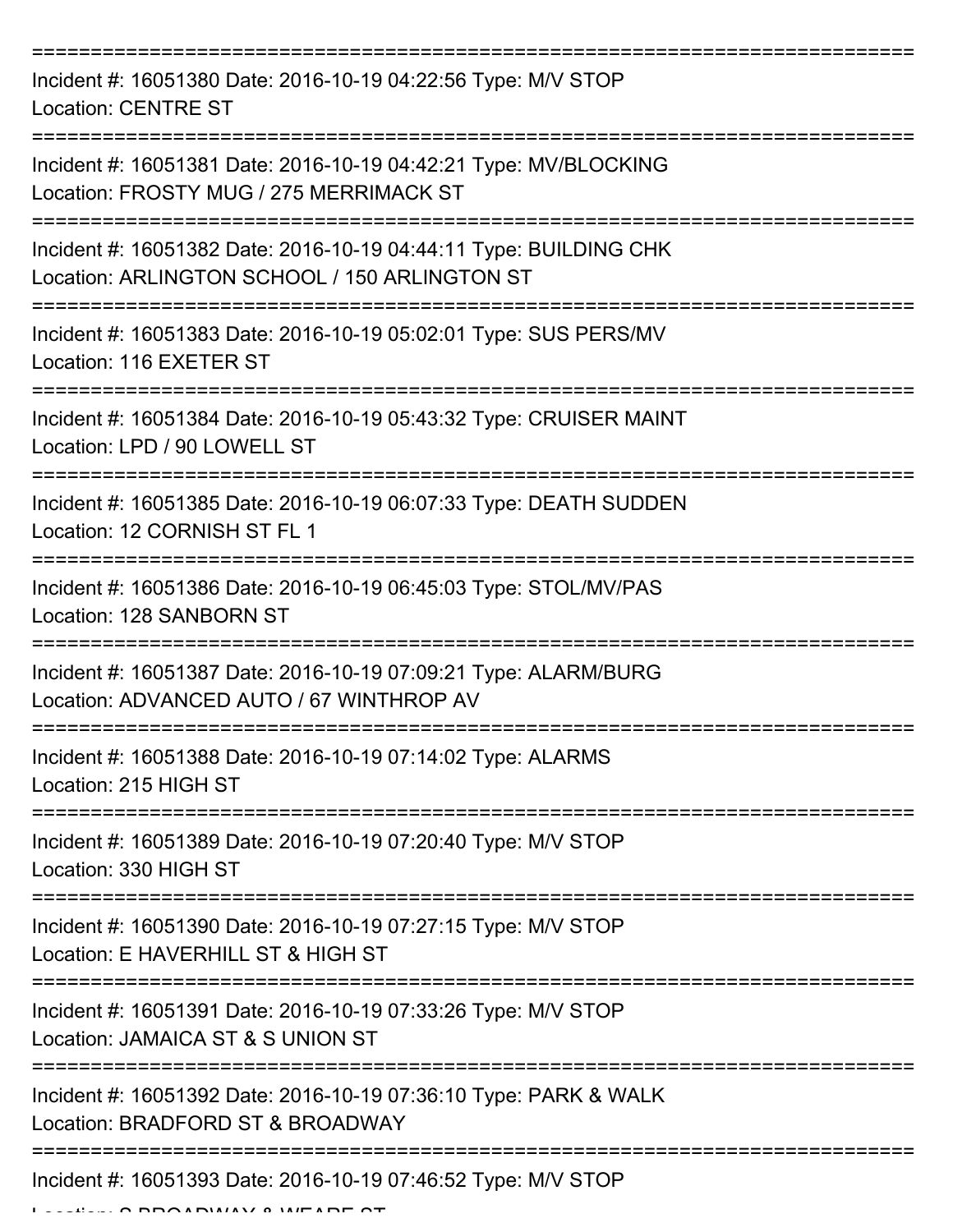| Incident #: 16051394 Date: 2016-10-19 07:52:34 Type: M/V STOP<br>Location: ANDOVER ST & S BROADWAY                      |
|-------------------------------------------------------------------------------------------------------------------------|
| Incident #: 16051395 Date: 2016-10-19 08:13:06 Type: MAN DOWN<br>Location: COMMON ST & LAWRENCE ST                      |
| Incident #: 16051396 Date: 2016-10-19 08:45:08 Type: M/V STOP<br>Location: N PARISH RD & OSGOOD ST                      |
| Incident #: 16051397 Date: 2016-10-19 09:14:54 Type: PARK & WALK<br>Location: BRADFORD ST & BROADWAY                    |
| Incident #: 16051398 Date: 2016-10-19 09:20:18 Type: FRAUD<br>Location: 37 EUTAW ST #1                                  |
| Incident #: 16051399 Date: 2016-10-19 09:20:19 Type: THREATS<br>Location: 86 S BROADWAY                                 |
| Incident #: 16051400 Date: 2016-10-19 09:24:22 Type: NEIGHBOR PROB<br><b>Location: 59 BUNKERHILL ST</b>                 |
| ==========<br>Incident #: 16051401 Date: 2016-10-19 09:26:01 Type: AUTO ACC/NO PI<br>Location: AUBURN ST & HAMPSHIRE ST |
| Incident #: 16051402 Date: 2016-10-19 09:26:14 Type: M/V STOP<br>Location: AUBURN ST & HAMPSHIRE ST                     |
| Incident #: 16051403 Date: 2016-10-19 09:33:42 Type: AUTO ACC/UNK PI<br>Location: 1 COLONIAL DR                         |
| Incident #: 16051404 Date: 2016-10-19 09:35:38 Type: GENERAL SERV<br>Location: LAWRENCE HIGH SCHOOL / 70 N PARISH RD    |
| Incident #: 16051405 Date: 2016-10-19 09:42:28 Type: MAL DAMAGE<br>Location: LAWRENCE HIGH SCHOOL / 70 N PARISH RD      |
| Incident #: 16051406 Date: 2016-10-19 09:46:37 Type: 209A/VIOLATION<br>Location: 43 BENNINGTON ST                       |
| Incident #: 16051407 Date: 2016-10-19 10:06:03 Type: MEDIC SUPPORT                                                      |

Location: 90 LOWELL ST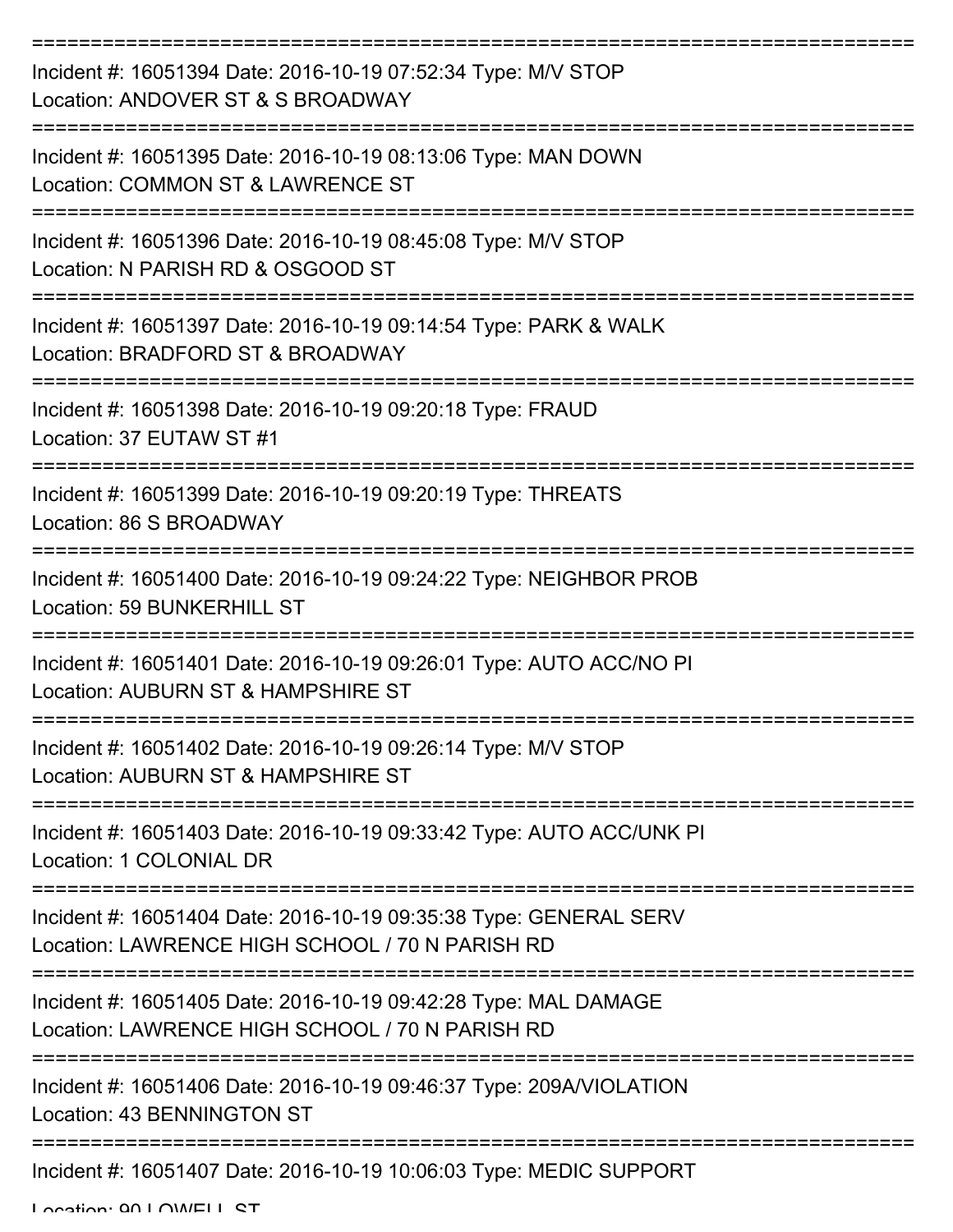| Incident #: 16051408 Date: 2016-10-19 10:08:33 Type: M/V STOP<br>Location: ESSEX ST & JACKSON ST            |
|-------------------------------------------------------------------------------------------------------------|
| Incident #: 16051409 Date: 2016-10-19 10:16:21 Type: FRAUD<br>Location: 90 LOWELL ST                        |
| Incident #: 16051410 Date: 2016-10-19 10:16:46 Type: M/V STOP<br>Location: 190 BROADWAY                     |
| Incident #: 16051411 Date: 2016-10-19 10:23:27 Type: INVESTIGATION<br>Location: 40 LAWRENCE ST #335         |
| Incident #: 16051412 Date: 2016-10-19 10:24:33 Type: ASSSIT OTHER PD<br>Location: 354 PROSPECT ST           |
| Incident #: 16051413 Date: 2016-10-19 10:26:40 Type: SUS PERS/MV<br>Location: 101 WACHUSETTS AV             |
| Incident #: 16051414 Date: 2016-10-19 10:29:50 Type: M/V STOP<br>Location: COMMON ST & JACKSON ST           |
| Incident #: 16051415 Date: 2016-10-19 10:36:02 Type: MAL DAMAGE<br>Location: 248 HIGH ST                    |
| Incident #: 16051416 Date: 2016-10-19 10:51:46 Type: M/V STOP<br>Location: 188 HIGH ST<br>----------------- |
| Incident #: 16051417 Date: 2016-10-19 10:53:09 Type: AUTO ACC/NO PI<br><b>Location: 265 MERRIMACK ST</b>    |
| Incident #: 16051418 Date: 2016-10-19 10:53:30 Type: SUS PERS/MV<br>Location: 8 COLFAX AV                   |
| Incident #: 16051419 Date: 2016-10-19 11:13:27 Type: PARK & WALK<br>Location: BRADFORD ST & BROADWAY        |
| Incident #: 16051420 Date: 2016-10-19 11:30:51 Type: MISSING PERS<br>Location: 147 LAWRENCE ST              |
| Incident #: 16051421 Date: 2016-10-19 11:31:41 Type: INVESTIGATION                                          |

Location: 15 UNION ST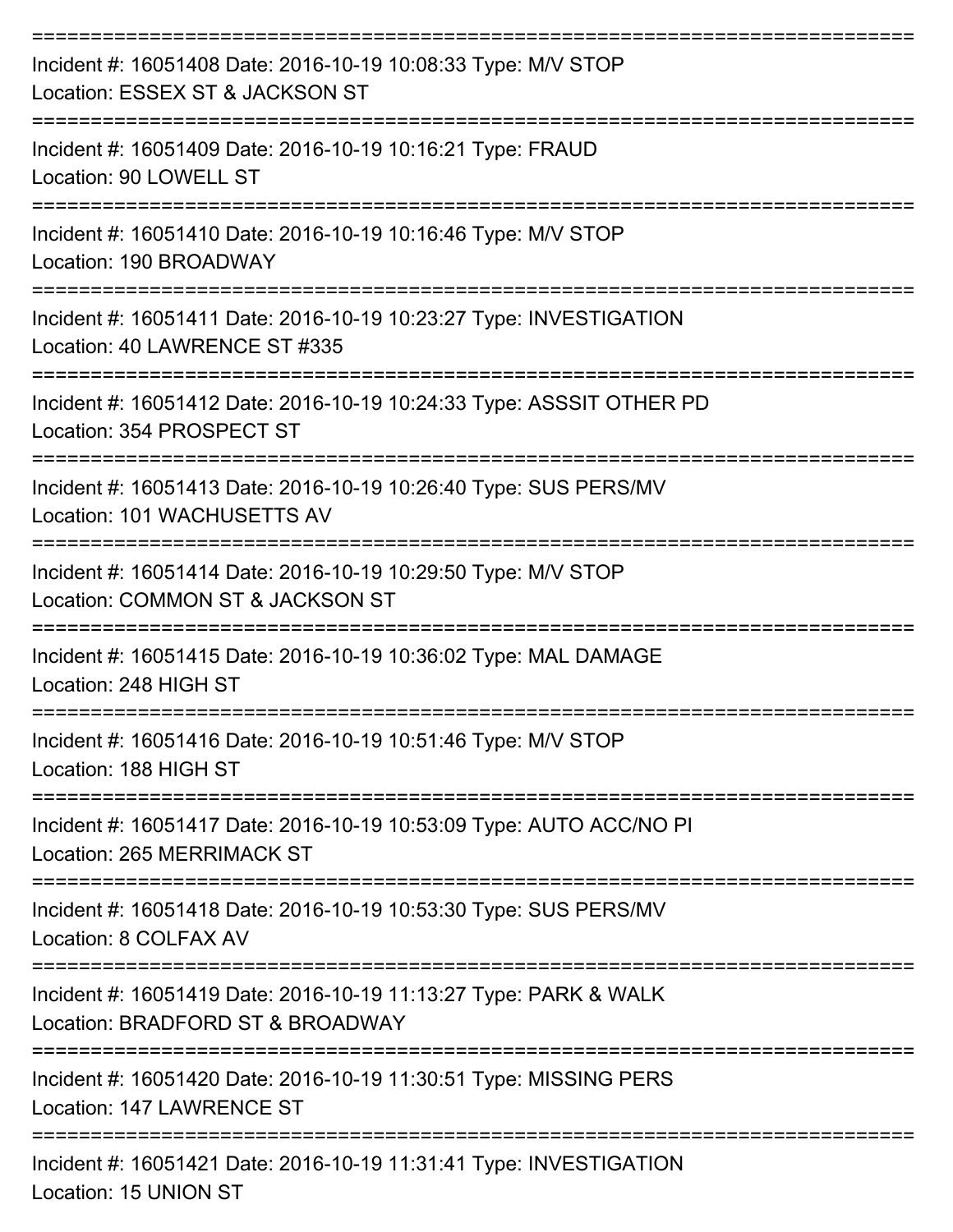Incident #: 16051422 Date: 2016-10-19 11:34:46 Type: SPECIAL CHECK Location: 109 S UNION ST =========================================================================== Incident #: 16051424 Date: 2016-10-19 11:44:31 Type: CK WELL BEING Location: EL TIRRI- MULTI SERVICES / 381 LOWELL ST =========================================================================== Incident #: 16051423 Date: 2016-10-19 11:46:05 Type: LOUD NOISE Location: 210 WATER ST FL 2 =========================================================================== Incident #: 16051425 Date: 2016-10-19 11:58:47 Type: GENERAL SERV Location: 189 NEWBURY ST =========================================================================== Incident #: 16051426 Date: 2016-10-19 12:01:43 Type: INVESTIGATION Location: GUILMETTE SCHOOL / 80 BODWELL ST =========================================================================== Incident #: 16051427 Date: 2016-10-19 12:05:31 Type: AUTO ACC/PI Location: CVS / 205 S BROADWAY =========================================================================== Incident #: 16051428 Date: 2016-10-19 12:15:28 Type: INVEST CONT Location: 99 MYRTLE ST =========================================================================== Incident #: 16051429 Date: 2016-10-19 12:19:02 Type: INVEST CONT Location: 80 AVON ST =========================================================================== Incident #: 16051430 Date: 2016-10-19 12:20:54 Type: AUTO ACC/NO PI Location: CYPRESS AV & LOWELL ST =========================================================================== Incident #: 16051431 Date: 2016-10-19 12:25:04 Type: INVESTIGATION Location: 154 JACKSON ST =========================================================================== Incident #: 16051432 Date: 2016-10-19 12:26:33 Type: SUICIDE ATTEMPT Location: 17 WESLEY ST =========================================================================== Incident #: 16051433 Date: 2016-10-19 12:28:41 Type: LARCENY/PAST Location: 5 BIGELOW ST =========================================================================== Incident #: 16051434 Date: 2016-10-19 12:50:55 Type: M/V STOP Location: ELM ST & NEWBURY ST =========================================================================== Incident #: 16051435 Date: 2016-10-19 13:04:41 Type: LARCENY/PAST Location: 431 S UNION ST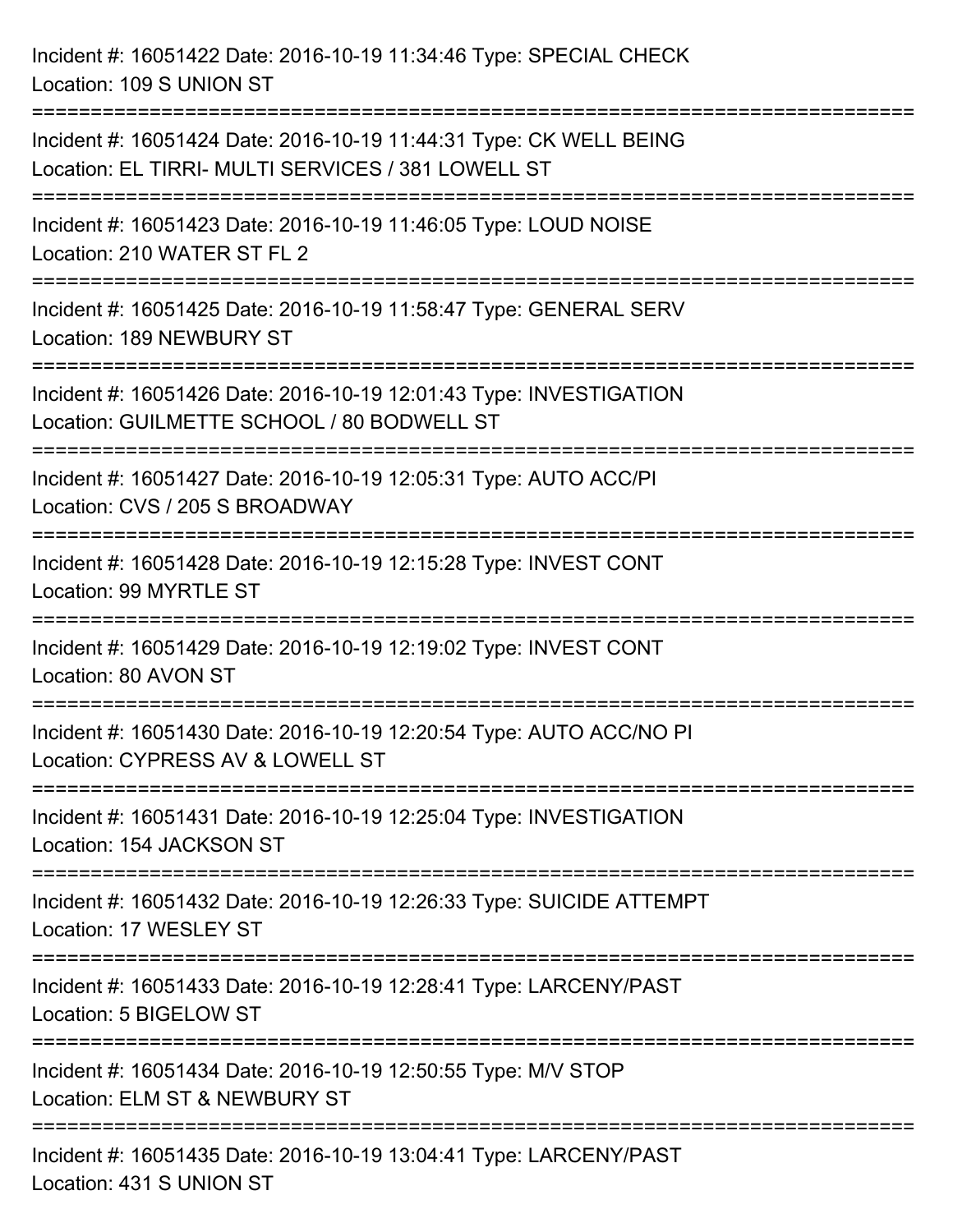| Incident #: 16051437 Date: 2016-10-19 13:11:08 Type: DOMESTIC/PROG<br>Location: 34 ALBION ST                                            |
|-----------------------------------------------------------------------------------------------------------------------------------------|
| Incident #: 16051436 Date: 2016-10-19 13:12:05 Type: E911 HANGUP<br>Location: 34 ALBION ST                                              |
| Incident #: 16051438 Date: 2016-10-19 13:49:44 Type: UNWANTEDGUEST<br>Location: 62 MELVIN ST #B11 FL APT 21<br>:======================= |
| Incident #: 16051439 Date: 2016-10-19 13:55:54 Type: DRUG VIO<br>Location: 516 HAMPSHIRE ST                                             |
| Incident #: 16051440 Date: 2016-10-19 13:56:34 Type: HIT & RUN M/V<br>Location: ANDOVER ST & S BROADWAY                                 |
| Incident #: 16051441 Date: 2016-10-19 14:14:43 Type: 209A/SERVE<br>Location: 306 S UNION ST                                             |
| Incident #: 16051442 Date: 2016-10-19 14:16:15 Type: 209A/SERVE<br>Location: 629 HAVERHILL ST                                           |
| Incident #: 16051444 Date: 2016-10-19 14:17:58 Type: 209A/SERVE<br>Location: 63 OSGOOD ST                                               |
| Incident #: 16051443 Date: 2016-10-19 14:18:48 Type: INVEST CONT<br>Location: 530 BROADWAY                                              |
| Incident #: 16051445 Date: 2016-10-19 14:20:22 Type: SUS PERS/MV<br>Location: 109 S UNION ST                                            |
| Incident #: 16051446 Date: 2016-10-19 14:29:38 Type: RECOV/STOL/MV<br>Location: 193 S BROADWAY                                          |
| Incident #: 16051447 Date: 2016-10-19 14:33:05 Type: M/V STOP<br>Location: BERKELEY ST & E HAVERHILL ST                                 |
| Incident #: 16051448 Date: 2016-10-19 14:36:04 Type: SUS PERS/MV<br>Location: 141 MAY ST                                                |
| Incident #: 16051449 Date: 2016-10-19 14:42:40 Type: M/V STOP<br>Location: 115 NEWBURY ST                                               |

===========================================================================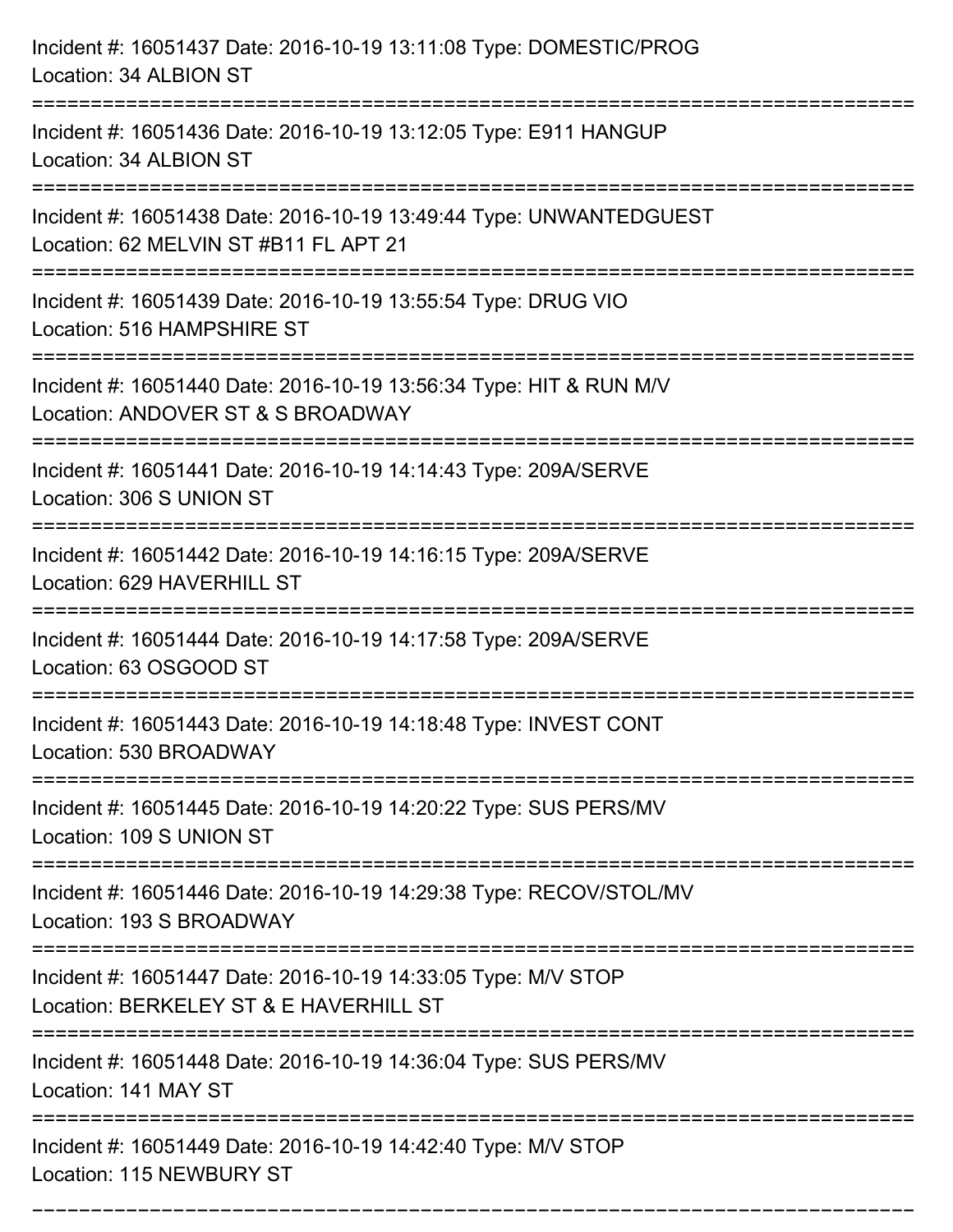| Incident #: 16051450 Date: 2016-10-19 14:56:56 Type: M/V STOP<br>Location: ESSEX ST & FRANKLIN ST                              |
|--------------------------------------------------------------------------------------------------------------------------------|
| Incident #: 16051451 Date: 2016-10-19 15:03:45 Type: INVESTIGATION<br>Location: 176 JACKSON ST                                 |
| Incident #: 16051452 Date: 2016-10-19 15:04:15 Type: ASSIST FIRE<br>Location: 154 JACKSON ST                                   |
| Incident #: 16051453 Date: 2016-10-19 15:08:22 Type: TOW OF M/V<br>Location: TRESPASS POLLO CENTRO / 436 S UNION ST            |
| Incident #: 16051454 Date: 2016-10-19 15:14:27 Type: MEDIC SUPPORT<br>Location: 383 HAVERHILL ST                               |
| Incident #: 16051455 Date: 2016-10-19 15:18:51 Type: INVEST CONT<br>Location: 204 S UNION ST                                   |
| Incident #: 16051456 Date: 2016-10-19 15:39:34 Type: M/V STOP<br>Location: HAVERHILL ST & LAWRENCE ST<br>--------------------- |
| Incident #: 16051457 Date: 2016-10-19 15:41:39 Type: LOST PROPERTY<br>Location: 18 WINTHROP AV #1REAR                          |
| Incident #: 16051458 Date: 2016-10-19 15:42:31 Type: INVEST CONT<br>Location: 86 S BROADWAY                                    |
| Incident #: 16051459 Date: 2016-10-19 15:45:30 Type: SPECIAL CHECK<br>Location: 109 S UNION ST                                 |
| Incident #: 16051460 Date: 2016-10-19 15:49:49 Type: M/V STOP<br>Location: FRANKLIN ST & TREMONT ST                            |
| Incident #: 16051461 Date: 2016-10-19 15:53:43 Type: MISSING PERS<br>Location: 61 CAMBRIDGE ST FL 1ST                          |
| Incident #: 16051462 Date: 2016-10-19 16:04:24 Type: SUS PERS/MV<br>Location: 9 MYRTLE CT                                      |
| Incident #: 16051463 Date: 2016-10-19 16:10:02 Type: M/V STOP<br>Location: 16 TRENTON ST                                       |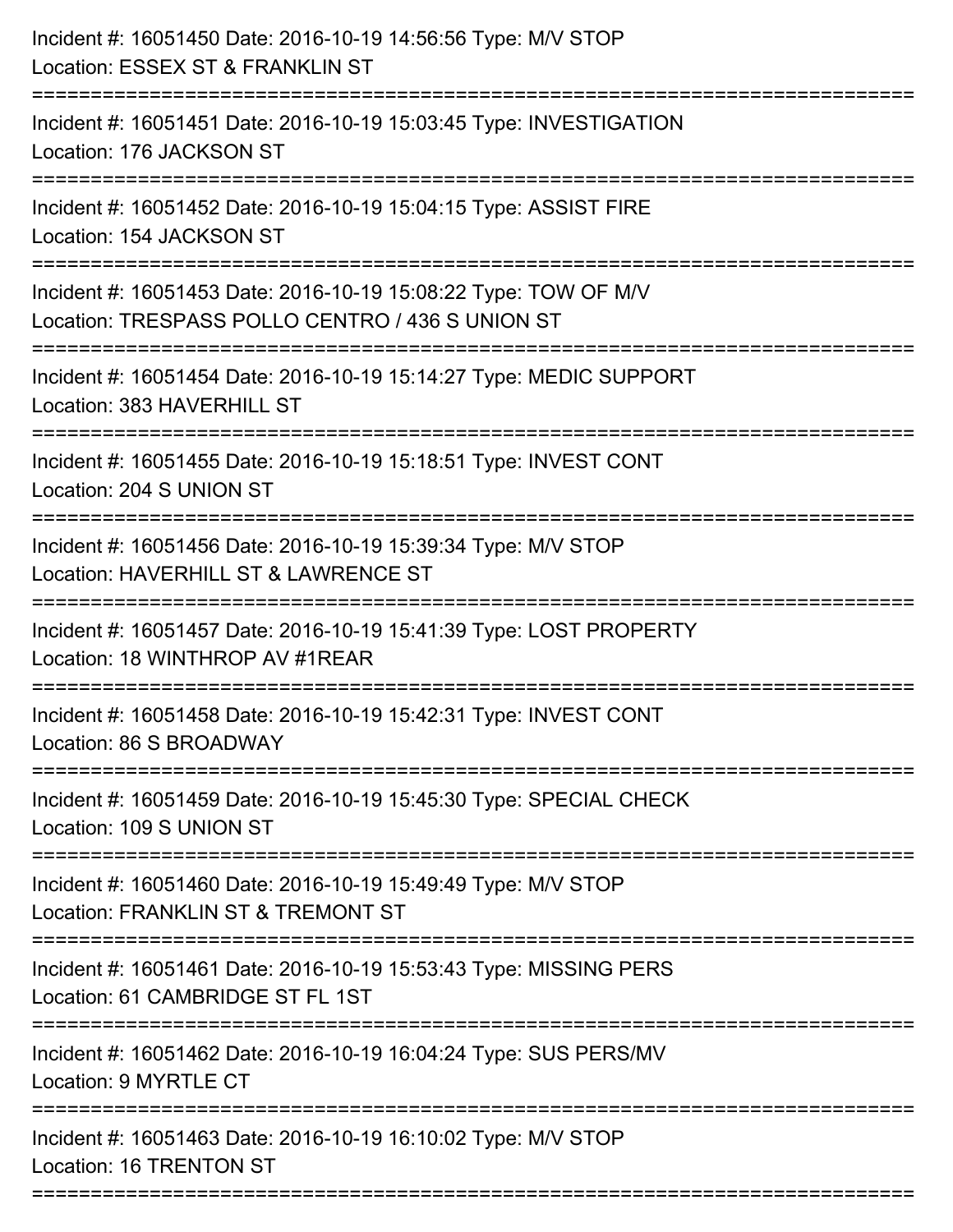| Location: LAWRENCE HIGH SCHOOL / 71 N PARISH RD                                                                                                                  |
|------------------------------------------------------------------------------------------------------------------------------------------------------------------|
| Incident #: 16051465 Date: 2016-10-19 16:12:13 Type: MISSING PERS<br>Location: LAWRENCE HIGH SCHOOL / 233 HAVERHILL ST<br>______________________________________ |
| Incident #: 16051466 Date: 2016-10-19 16:13:53 Type: CK WELL BEING<br>Location: 34 E LAUREL ST                                                                   |
| Incident #: 16051467 Date: 2016-10-19 16:27:34 Type: ALARM/BURG<br>Location: ST MARTIN STORE (LAZARUS HOUSE / 121 ESSEX ST                                       |
| Incident #: 16051468 Date: 2016-10-19 16:37:22 Type: AUTO ACC/NO PI<br>Location: HAVERHILL ST & UNION ST                                                         |
| Incident #: 16051469 Date: 2016-10-19 16:42:01 Type: DISABLED MV<br>Location: 75 MANCHESTER ST                                                                   |
| Incident #: 16051470 Date: 2016-10-19 16:54:02 Type: DOMESTIC/PROG<br>Location: 24 BROMFIELD ST FL 1ST                                                           |
| Incident #: 16051471 Date: 2016-10-19 17:19:12 Type: M/V STOP<br>Location: 200 COMMON ST                                                                         |
| Incident #: 16051472 Date: 2016-10-19 17:34:38 Type: M/V STOP<br>Location: BROADWAY & LOWELL ST                                                                  |
| Incident #: 16051473 Date: 2016-10-19 17:36:52 Type: M/V STOP<br>Location: BROADWAY & LOWELL ST                                                                  |
| Incident #: 16051475 Date: 2016-10-19 17:37:53 Type: SUS PERS/MV<br>Location: GEISLER STATE POOL / 50 HIGH ST                                                    |
| Incident #: 16051474 Date: 2016-10-19 17:38:43 Type: M/V STOP<br>Location: FRANKLIN ST & LOWELL ST                                                               |
| Incident #: 16051476 Date: 2016-10-19 17:41:34 Type: M/V STOP<br>Location: BROADWAY & LOWELL ST                                                                  |
| Incident #: 16051477 Date: 2016-10-19 17:43:16 Type: M/V STOP<br>Location: BROADWAY & LOWELL ST                                                                  |

Incident #: 16051478 Date: 2016 10 19 17:45:45 Type: M/V STOP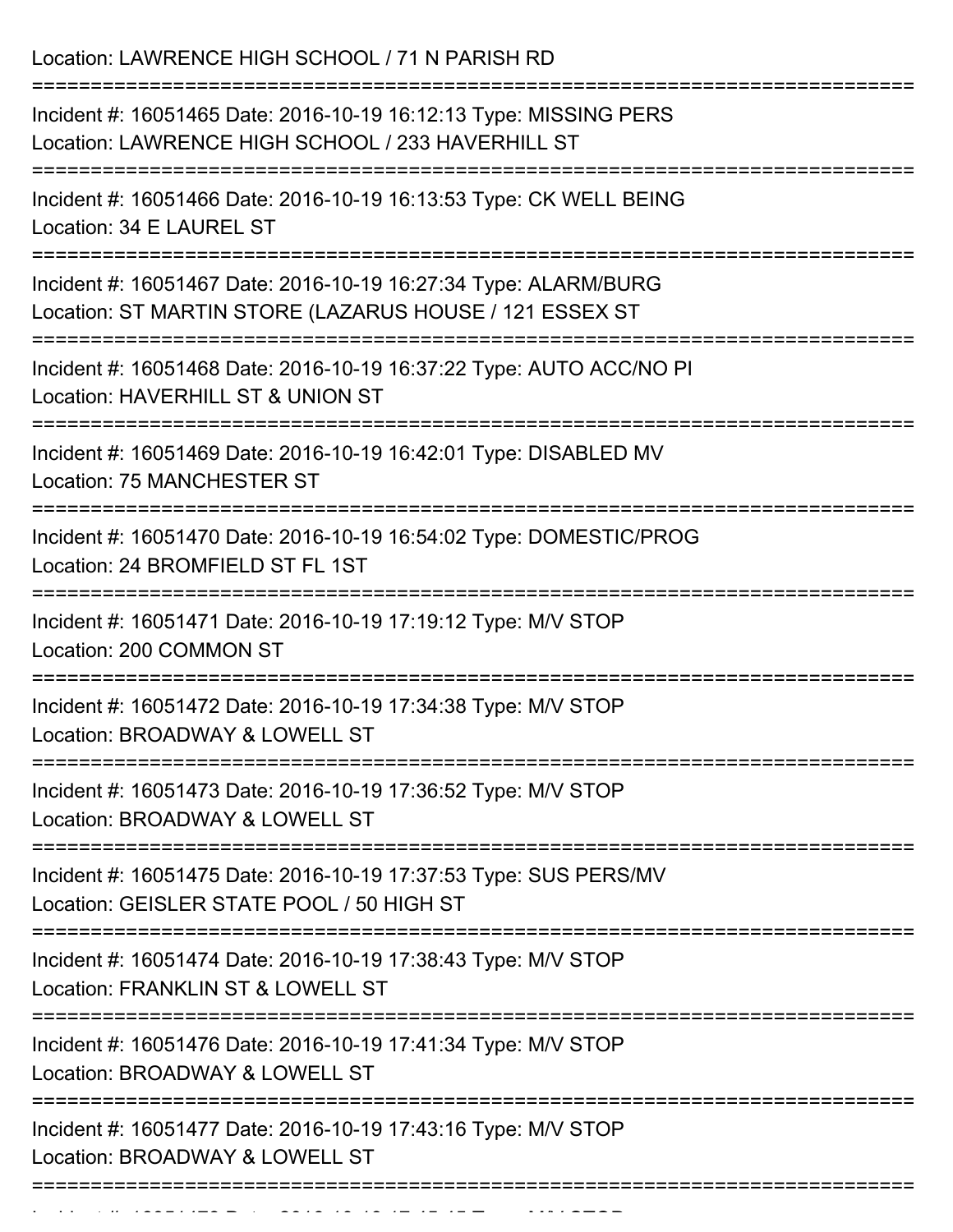Location: BROADWAY & WATER ST =========================================================================== Incident #: 16051480 Date: 2016-10-19 17:45:56 Type: SUS PERS/MV Location: 25 MARSTON ST =========================================================================== Incident #: 16051479 Date: 2016-10-19 17:46:31 Type: M/V STOP Location: BROADWAY & LOWELL ST =========================================================================== Incident #: 16051481 Date: 2016-10-19 17:47:58 Type: B&E/PROG Location: 16 KEMPTON CT =========================================================================== Incident #: 16051482 Date: 2016-10-19 17:50:21 Type: WOMAN DOWN Location: ANDOVER ST & S BROADWAY =========================================================================== Incident #: 16051483 Date: 2016-10-19 17:51:56 Type: M/V STOP Location: BROADWAY & LOWELL ST =========================================================================== Incident #: 16051484 Date: 2016-10-19 17:55:55 Type: MV/BLOCKING Location: 29 BROMFIELD ST ===========================================================================

Incident #: 16051485 Date: 2016-10-19 17:59:18 Type: SHOTS FIRED Location: LAWRENCE ST & PARK ST

===========================================================================

Incident #: 16051486 Date: 2016-10-19 18:05:28 Type: DRUG OVERDOSE

Location: 101 STEARNS AV ===========================================================================

Incident #: 16051487 Date: 2016-10-19 18:12:08 Type: A&B PAST

Location: 26 TENNEY ST

===========================================================================

Incident #: 16051488 Date: 2016-10-19 18:30:28 Type: M/V STOP Location: 425 MARKET ST

===========================================================================

Incident #: 16051489 Date: 2016-10-19 18:32:22 Type: M/V STOP

Location: 425 MARKET ST

===========================================================================

Incident #: 16051490 Date: 2016-10-19 18:32:49 Type: M/V STOP

Location: 425 MARKET ST

===========================================================================

Incident #: 16051491 Date: 2016-10-19 18:37:35 Type: LOST PROPERTY

Location: 41 FOREST ST #2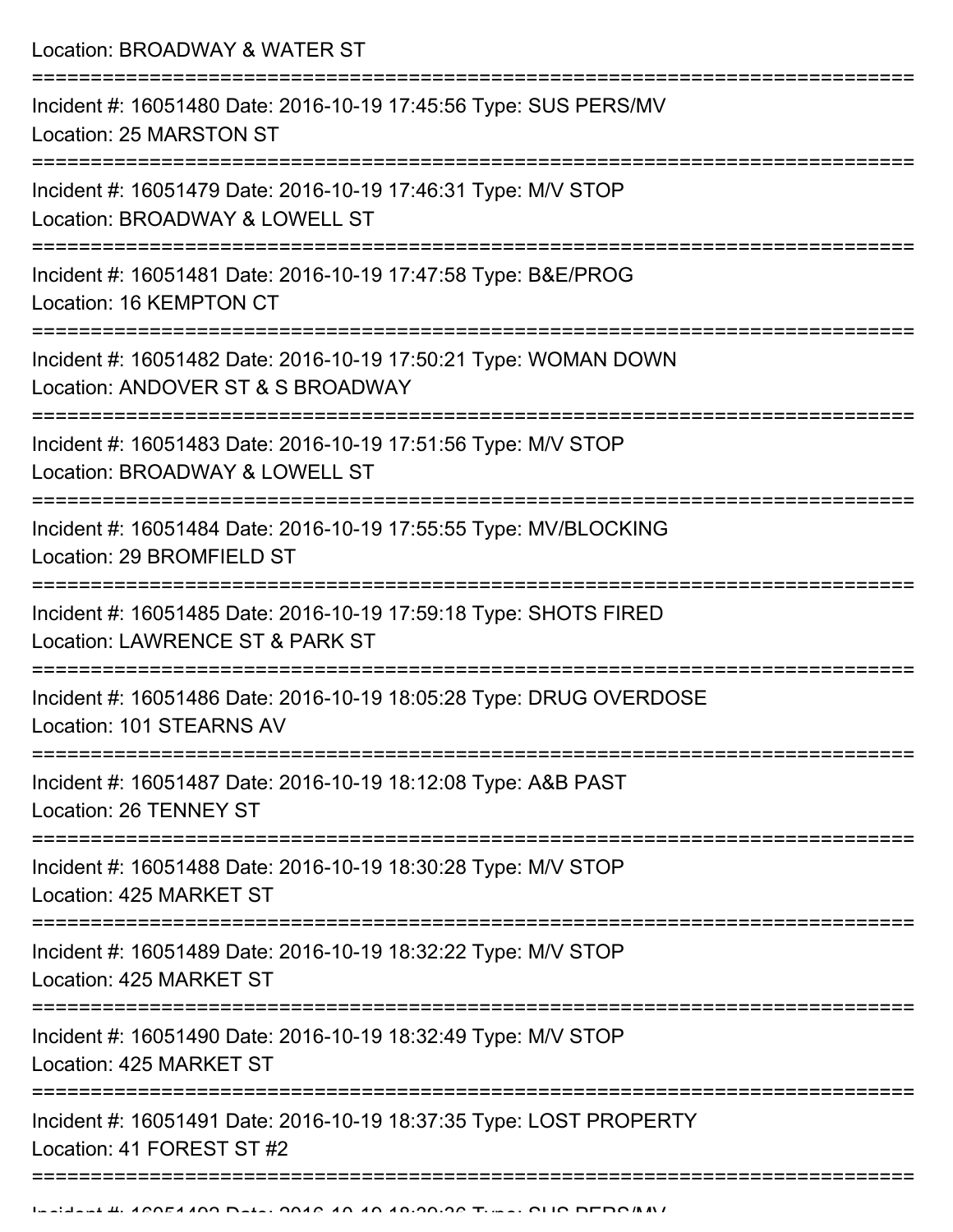Location: 152 JACKSON ST

| Incident #: 16051493 Date: 2016-10-19 18:49:39 Type: LARCENY/PAST<br>Location: 169 LAWRENCE ST #LEFT FL 1 |
|-----------------------------------------------------------------------------------------------------------|
| Incident #: 16051494 Date: 2016-10-19 19:07:57 Type: M/V STOP<br>Location: 114 PLAZA                      |
| Incident #: 16051495 Date: 2016-10-19 19:10:07 Type: WARRANT SERVE<br>Location: 522 S UNION ST            |
| Incident #: 16051496 Date: 2016-10-19 19:22:23 Type: GENERAL SERV<br>Location: 47 JEFFERSON ST            |
| Incident #: 16051497 Date: 2016-10-19 19:25:35 Type: WARRANT SERVE<br>Location: 183 PARKER ST #4          |
| Incident #: 16051498 Date: 2016-10-19 19:28:19 Type: ANIMAL COMPL<br><b>Location: 10 JACKSON TER</b>      |
| Incident #: 16051499 Date: 2016-10-19 19:29:46 Type: SUS PERS/MV<br><b>Location: 149 LAWRENCE ST</b>      |
| Incident #: 16051500 Date: 2016-10-19 19:33:53 Type: WARRANT SERVE<br>Location: 198 PHILLIPS ST           |
| Incident #: 16051501 Date: 2016-10-19 19:37:30 Type: SUS PERS/MV<br>Location: 4 GREENFIELD ST             |
| Incident #: 16051502 Date: 2016-10-19 19:45:44 Type: SUS PERS/MV<br>Location: 622 ANDOVER ST              |
| Incident #: 16051504 Date: 2016-10-19 19:55:58 Type: NOISE ORD<br>Location: 20-22 BENNINGTON ST           |
| Incident #: 16051503 Date: 2016-10-19 19:56:07 Type: M/V STOP<br>Location: 2 SARATOGA ST                  |
| Incident #: 16051505 Date: 2016-10-19 20:15:18 Type: 911 HANG UP<br>Location: 28 EVERETT ST               |
| D.t., 0040,40,40,00,47,00,T, OK WELL BE                                                                   |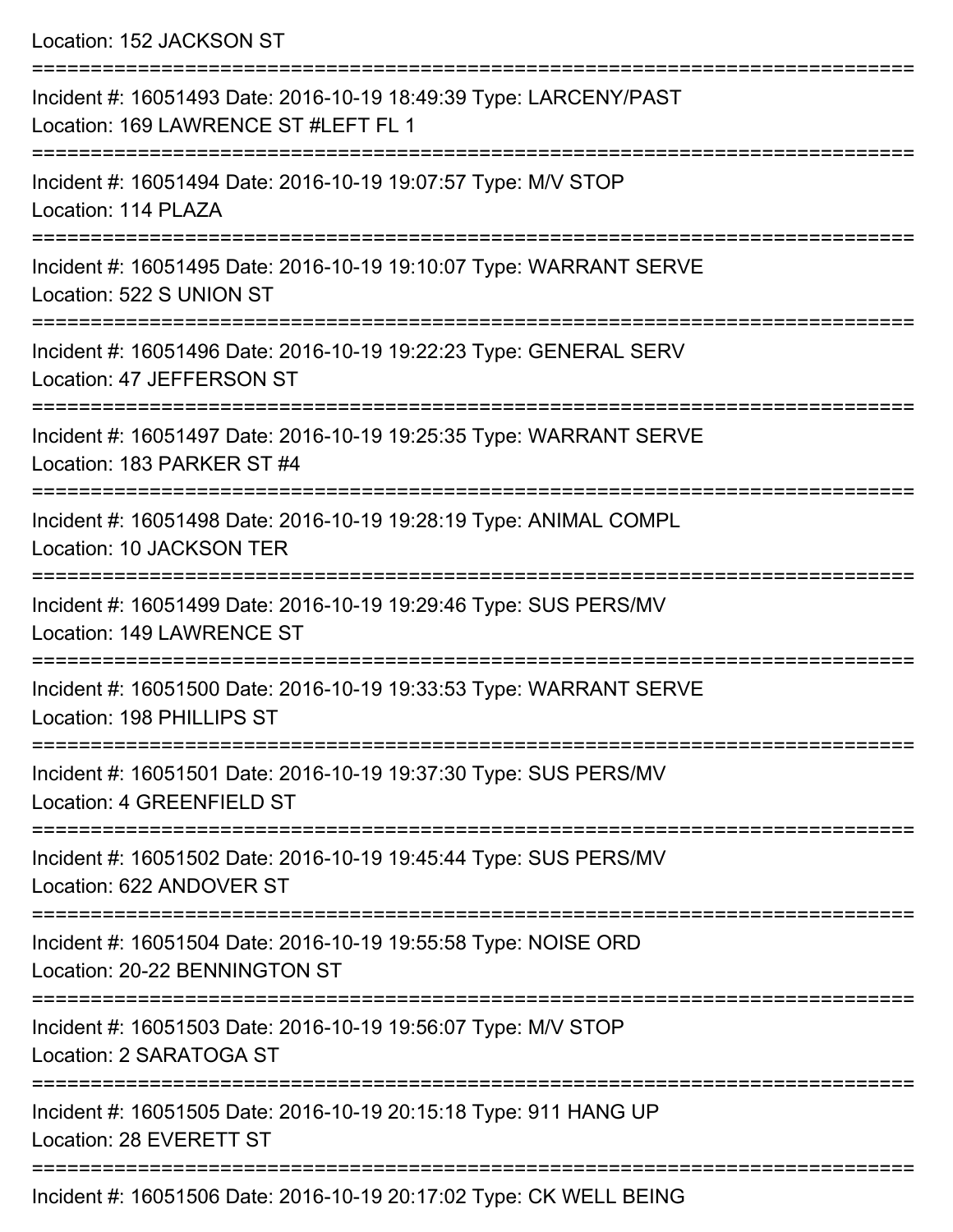| Incident #: 16051507 Date: 2016-10-19 20:31:12 Type: SUS PERS/MV<br>Location: GROTON ST                        |
|----------------------------------------------------------------------------------------------------------------|
| Incident #: 16051508 Date: 2016-10-19 20:38:45 Type: A&B PAST<br>Location: 383 HAVERHILL ST #41                |
| Incident #: 16051509 Date: 2016-10-19 20:39:56 Type: DISTURBANCE<br><b>Location: GLENN ST</b>                  |
| Incident #: 16051510 Date: 2016-10-19 20:42:59 Type: SUS PERS/MV<br>Location: 24 HANCOCK ST                    |
| Incident #: 16051511 Date: 2016-10-19 21:23:02 Type: NOISE ORD<br>Location: 7 MYRTLE ST                        |
| Incident #: 16051512 Date: 2016-10-19 21:33:58 Type: M/V STOP<br>Location: 99 MYRTLE ST                        |
| Incident #: 16051513 Date: 2016-10-19 21:37:11 Type: MAL DAMAGE<br>Location: 122 S BROADWAY                    |
| Incident #: 16051514 Date: 2016-10-19 21:48:02 Type: SUS PERS/MV<br>Location: 12 PORTLAND ST                   |
| Incident #: 16051515 Date: 2016-10-19 22:00:27 Type: EXTRA SURVEIL<br>Location: 185 S BROADWAY<br>------------ |
| Incident #: 16051516 Date: 2016-10-19 22:33:05 Type: ALARM/BURG<br>Location: LEAHY SCHOOL / 100 ERVING AV      |
| Incident #: 16051517 Date: 2016-10-19 22:43:19 Type: A&B D/W PAST<br>Location: LAWRENCE ST & TRENTON ST        |
| Incident #: 16051518 Date: 2016-10-19 23:29:06 Type: SUS PERS/MV<br>Location: AMES ST & YALE ST                |
| Incident #: 16051519 Date: 2016-10-19 23:31:21 Type: KEEP PEACE<br>Location: 9 ELM ST #3                       |
| Incident #: 16051520 Date: 2016-10-19 23:33:16 Type: SUS PERS/MV                                               |